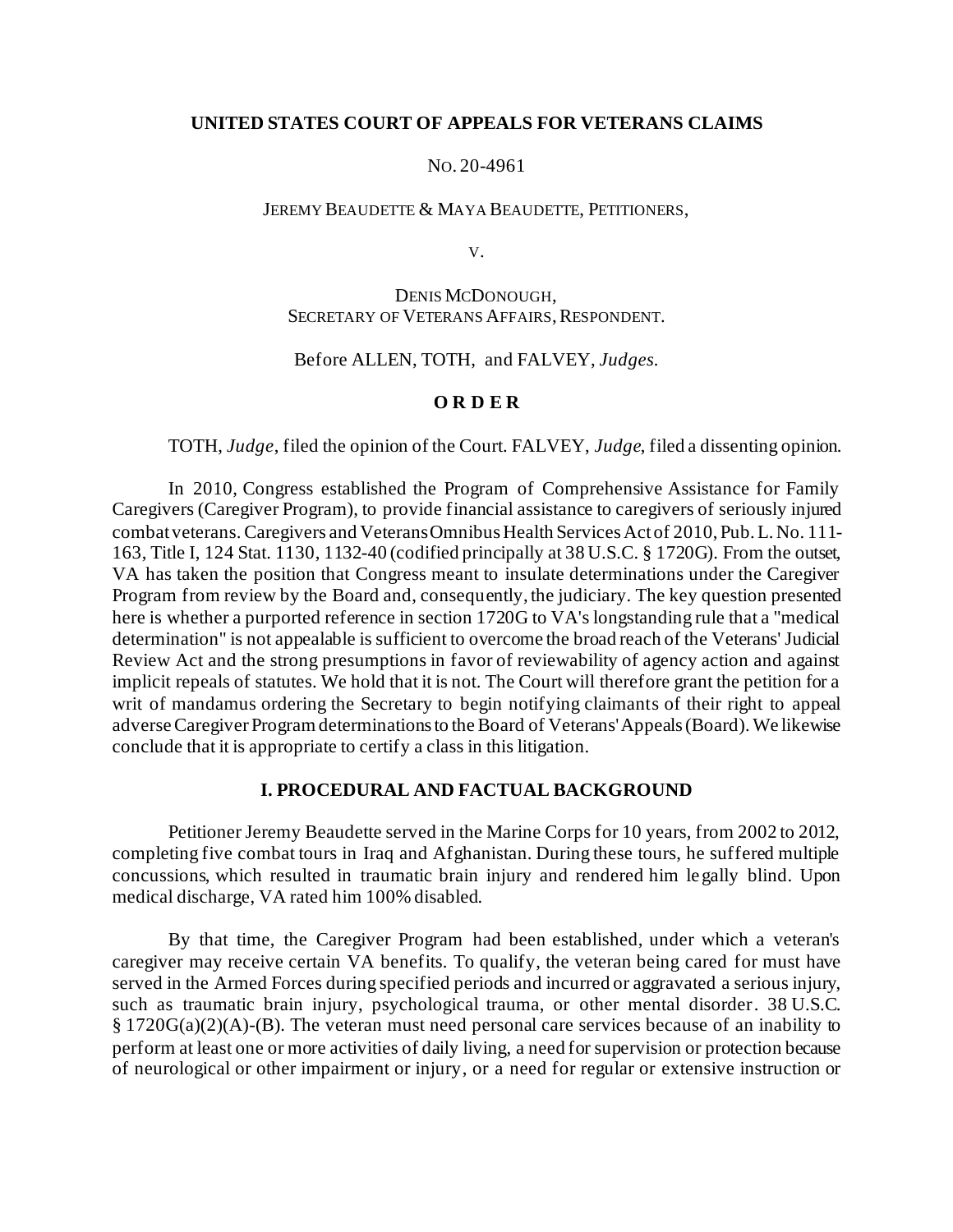supervision to avoid serious impairment of daily functioning. 38 U.S.C. § 1720G(a)(2)(C). *See generally* 38 C.F.R. § 71.20 (2020).

A family caregiver of an eligible veteran is entitled to instruction and training to provide personal care services, technical support, counseling, and lodging and subsistence; the *primary* family caregiver is entitled to the previous benefits, as well as appropriate mental health services, respite care, medical care, and a monthly stipend. 38 U.S.C. § 1720G(a)(3). *See generally* 38 C.F.R. §§ 71.40, 71.50 (2020). The continued eligibility of both the veteran and the caregiver is determined by periodic reassessments, and failure to participate in a reassessment will result in revocation of Caregiver Program benefits. 38 C.F.R. § 71.30 (2020). Several additional bases for revoking benefits or discharging the family caregiver are provided at 38 C.F.R. § 71.45 (2020).

In March 2013, Mr. Beaudette and his wife, petitioner Maya Beaudette, applied for benefits under the Caregiver Program. VA found them eligible, and Mrs. Beaudette quit her job to care for her husband full time. VA initiated a reassessment of Mr. Beaudette in October 2017. However, he did not participate in the in-person examination because he was recovering at the time from two major surgeries. VA denied the veteran's request to delay the examination and proceeded with reassessment using his medical records. In February 2018, VA informed petitioners that they were no longer eligible for the Caregiver Program based on its reassessment.

Petitioners challenged the ruling through the Veterans Health Administration (VHA) appeals process. *See generally* VHA DIRECTIVE 1041, Appendix G (Sept. 28, 2020) (summarizing the administrative appeals process). The Caregiver Program manager at their VA medical center initially denied the appeal in July 2018. Next, petitioners sought review from the Director of the Sierra Pacific Veterans Integrated Service Network (VISN), but the appeal was denied, citing Mr. Beaudette's inability to attend an in-person examination.<sup>1</sup>

In August 2019, the Beaudettes sought to appeal to the Board but to date have received no response. Petitioners assert that, had the Board responded, it would have disclaimed any jurisdiction to hear their appeal. The Secretary doesn't dispute this. VA has concluded that benefits decisions under the Caregiver Program may not be appealed to the Board. *See*Caregivers Program, 80 Fed. Reg. 1357, 1366 (Jan. 9, 2015). Petitioners maintain that VA has revoked the benefits of nearly 20,000 recipients since the Caregiver Program began and that VA has withheld judicial review for all benefits decisions under the Caregiver program. Petition at 2-3.

In July 2020, the Beaudettes filed a petition with this Court for extraordinary relief in the form of a writ of mandamus. They seek an order permitting them to appeal to the Board and, if necessary, this Court. Petitioners also move the Court to certify a class of claimants who received an adverse decision under the Caregiver Program, exhausted available review under the VHA, and have not been afforded the right to appeal to the Board. There are two main issues in this case: first, whether VA has incorrectly limited the reviewability of Caregiver Program determinations,

<sup>&</sup>lt;sup>1</sup> There are 18 regional VISNs, which manage the day-to-day functions and provide administrative and clinical oversight of VA medical centers within their purview. U.S. GOV'T ACCOUNTABILITY OFF., GAO-19-462, VETERANS HEALTH ADMINISTRATION: REGIONAL NETWORKS NEED IMPROVED OVERSIGHT AND CLEARLY DEFINED ROLES AND RESPONSIBILITIES 2, 5 (2019).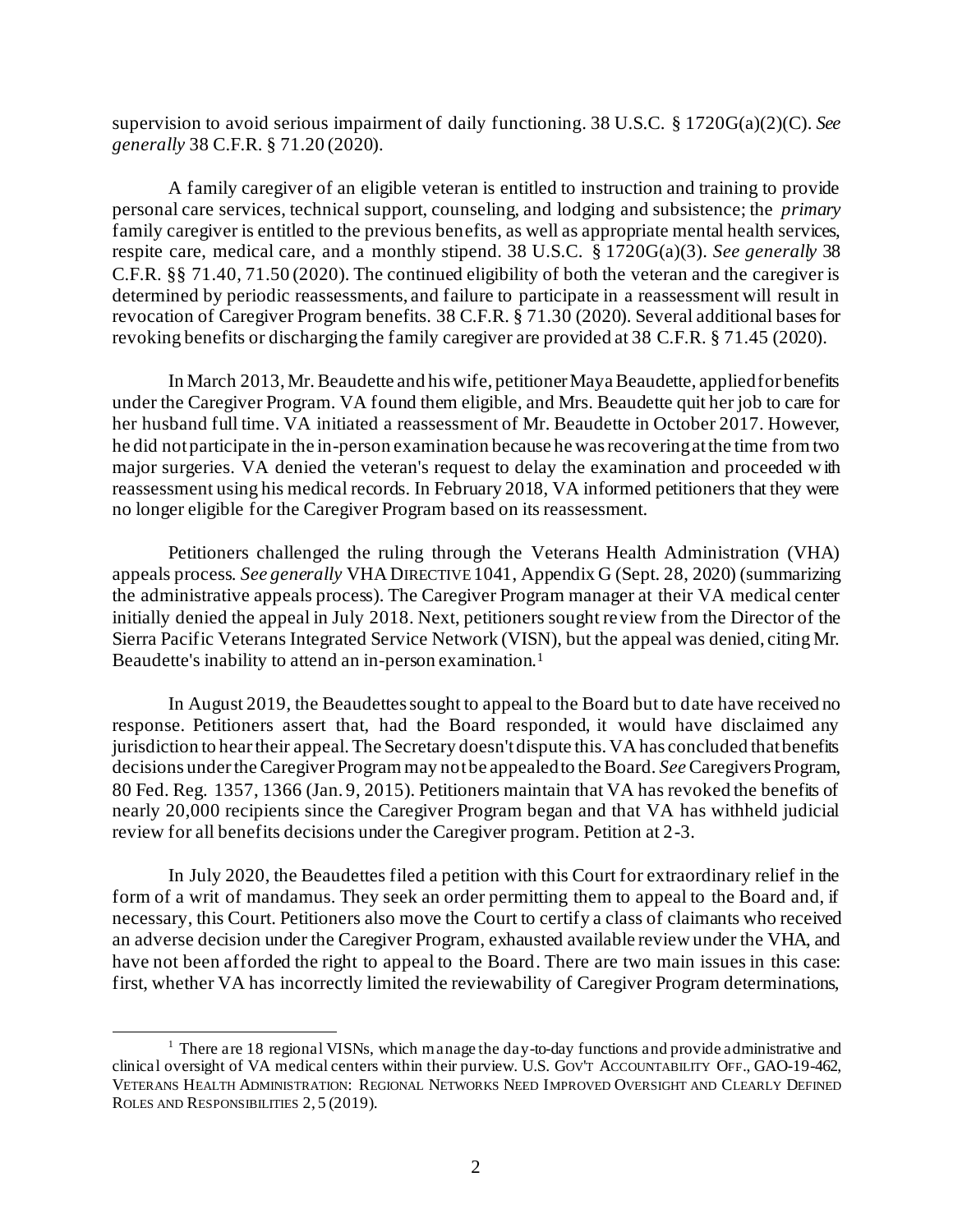such that a writ of mandamus is proper; and second, whether petitioners have met the prerequisites for class certification.

### **II. ANALYSIS**

#### A. Jurisdiction

The jurisdictional question starts our analysis. Petitioners assert that VA has curtailed the jurisdiction of this Court by wrongfully excluding the Caregiver Program from appellate review. The Court has the power to issue a writ of mandamus under the All Writs Act, 28 U.S.C. § 1651, in aid of its prospective jurisdiction under 38 U.S.C. § 7252. *See Monk v. Wilkie*, 30 Vet.App. 167, 170 (2018) (en banc). Three conditions must be satisfied before a writ of mandamus can issue:  $''(1)$  the petitioner must lack an adequate alternative means to attain relief; (2) the petitioner must demonstrate a clear and indisputable right to the writ; and (3) the court must be convinced, given the circumstances, that the issuance of the writ is warranted." *Hargrove v. Shinseki*, 629 F.3d 1377, 1378 (Fed. Cir. 2011).

The jurisdiction of this Court is governed by the Veterans' Judicial Review Act (VJRA) (codified in various sections of 38 U.S.C.). Enacted by Congress in 1988, the VJRA created a comprehensive judicial review process for veterans benefits decisions. Under 38 U.S.C. § 511(a), "[t]he Secretary shall decide all questions of law and fact necessary to a decision by the Secretary under a law that affects the provision of benefits." Matters decided under section 511(a) are "subject to one review on appeal by the Secretary" and "[f]inal decisions on such appeals shall be made by the Board." 38 U.S.C. § 7104(a). Thereafter, a veteran may appeal an adverse decision to this Court, which has "exclusive jurisdiction" over Board decisions. 38 U.S.C. § 7252(a). Petitioners assert, and the Secretary concedes, that benefits provided under the Caregiver Program are "benefits" within the scope of the VJRA. *See* Response at 3. Thus, they fall within the VJRA's general ambit.

Nevertheless, VA has taken the position that the Caregiver Program is excluded from the VJRA's Board-review mandate. In 2015, VA officially announced that Caregiver Program benefits "may not be adjudicated in the standard manner as claims associated with veterans' benefits." 80 Fed. Reg. at 1366. VA based this conclusion on an ancillary provision in the "Construction" portion of the enabling statute, section  $1720G(c)(1)$ , which states: "A decision by the Secretary under this section affecting the furnishing of assistance or support shall be considered a medical determination." VA read the phrase "medical determination" as a direct reference to a VA rule, codified at 38 C.F.R. § 20.104(b). The rule initially recognizes that "[t]he Board's appellate jurisdiction extends to questions of eligibility for hospitalization, outpatient treatment, and nursing home and domiciliary care; for devices such as prostheses, canes, wheelchairs, back braces, orthopedic shoes, and similar appliances; and for other benefits administered by the [VHA]." 38 C.F.R. § 20.104(b) (2020). However, the rule adds that "[m]edical determinations, such as determinations of the need for and appropriateness of specific types of medical care and treatment for an individual are not adjudicative matters and are beyond the Board's jurisdiction." *Id.* Accordingly, VA reasoned that *all* decisions under the Caregiver Program are "medical determinations as a matter of law," and thus, are exempt from VA's standard appeals process. 80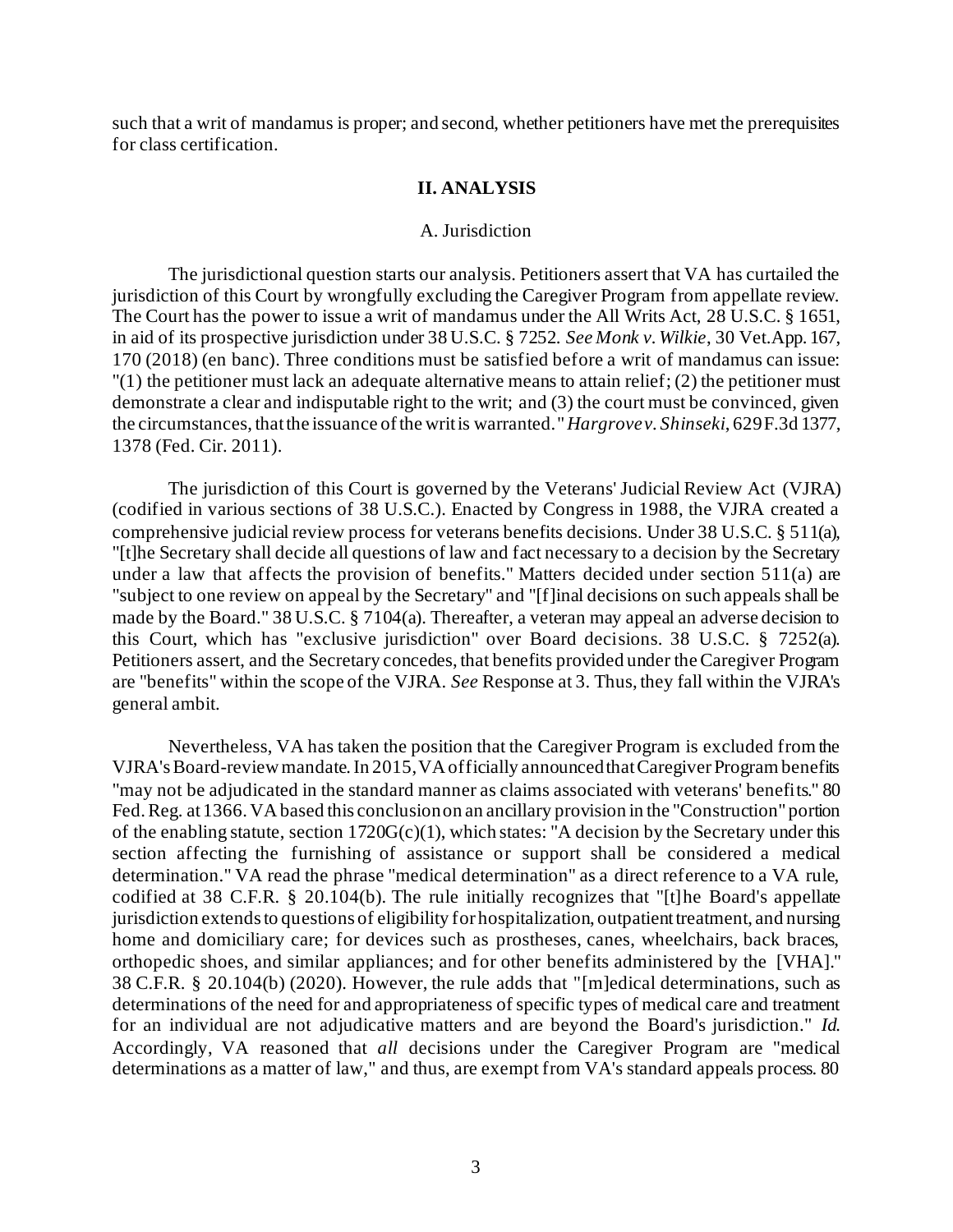Fed. Reg. at 1366. VA further emphasized that even non-medical determinations, such as decisions regarding eligibility, are exempt from appellate review. *Id.* 

The Beaudettes contend that VA's interpretation is unfounded. <sup>2</sup> They argue that it necessarily conflicts with the ordinary operation of the VJRA and that a purported reference in section  $1720G(c)(1)$  to the VA regulatory carveout for medical determinations is insufficient to abrogate the VJRA's Board-review mandate. *See* Petition at 1.

Our analysis begins with the words of Congress. *Harbison v. Bell*, 556 U.S. 180, 198 (2009) (Thomas, J., concurring) ("Congress' intent is found in the words it has chosen to use."). We must first ask whether the language of the Caregiver Program statute clearly strips the Board of jurisdiction. If the court "ascertains that Congress had an intention on the precise question at issue, that intention is the law and must be given effect." *Chevron, U.S.A., Inc. v. NRDC, Inc.*, 467 U.S. 837, 843 n.9 (1984).

The Secretary argues that Congress has spoken unambiguously here. Section  $1720G(c)(1)$ explicitly construes Caregiver Program benefits decisions as medical determinations, and under section 20.104(b), "medical determinations" are beyond the Board's jurisdiction. Thus, the Secretary argues, it is clear Congress intended to withhold Board review for Caregiver Program benefits.

We disagree. The plain language of section  $1720G(c)(1)$  does not insulate the Caregiver Program from judicial review. Indeed, the provision does not mention jurisdiction at all. Congress certainly knew how to clearly limit the jurisdiction of this Court when it passed the Caregiver Program statute. *See, e.g.*, 38 U.S.C. §§ 511(a); 7252(a)-(b); 7263(d). In fact, Congress did so recently in a related context. In legislation establishing the Veterans Community Care Program which incidentally amended portions of section 1720G—Congress instructed that "[t]he review of any decision under subsection (d) or (e) shall be subject to the Department's clinical appeals process, and such decisions may not be appealed to the Board of Veterans' Appeals." John S. McCain III, Daniel K. Akaka, and Samuel R. Johnson VA Maintaining Internal Systems and Strengthening Integrated Outside Networks Act of 2018, Pub. L. No. 115-182, § 101(a)(1), 132 Stat. 1393, 1399 (codified at 38 U.S.C. § 1703(f)) (VA Mission Act of 2018). The contrast between the language of section 1703(f) and section 1720G(c)(1) could hardly be starker, and thus, we reject the Secretary's argument that section 1720G(c)(1) unambiguously strips the Board, and consequently this Court, of jurisdiction.

Having determined that the plain language does not necessitate the Secretary's interpretation of section  $1720G(c)(1)$ , two canons of construction weigh heavily against the Secretary in this case. First, there is a "strong presumption favoring judicial review of administrative action." *Salinas v. U.S. R.R. Ret. Bd.*, 141 S. Ct. 691, 698 (2021). To overcome the presumption, a statute "must upon its face give clear and convincing evidence of an intent to withhold" judicial review." *Abbott Labs. v. Gardner*, 387 U.S. 136, 140 n.2 (1967). The party

 $2$  Four amicus briefs were filed in this case. The Court would like to thank the amici curiae for adding value to our evaluation of the issues presented herein.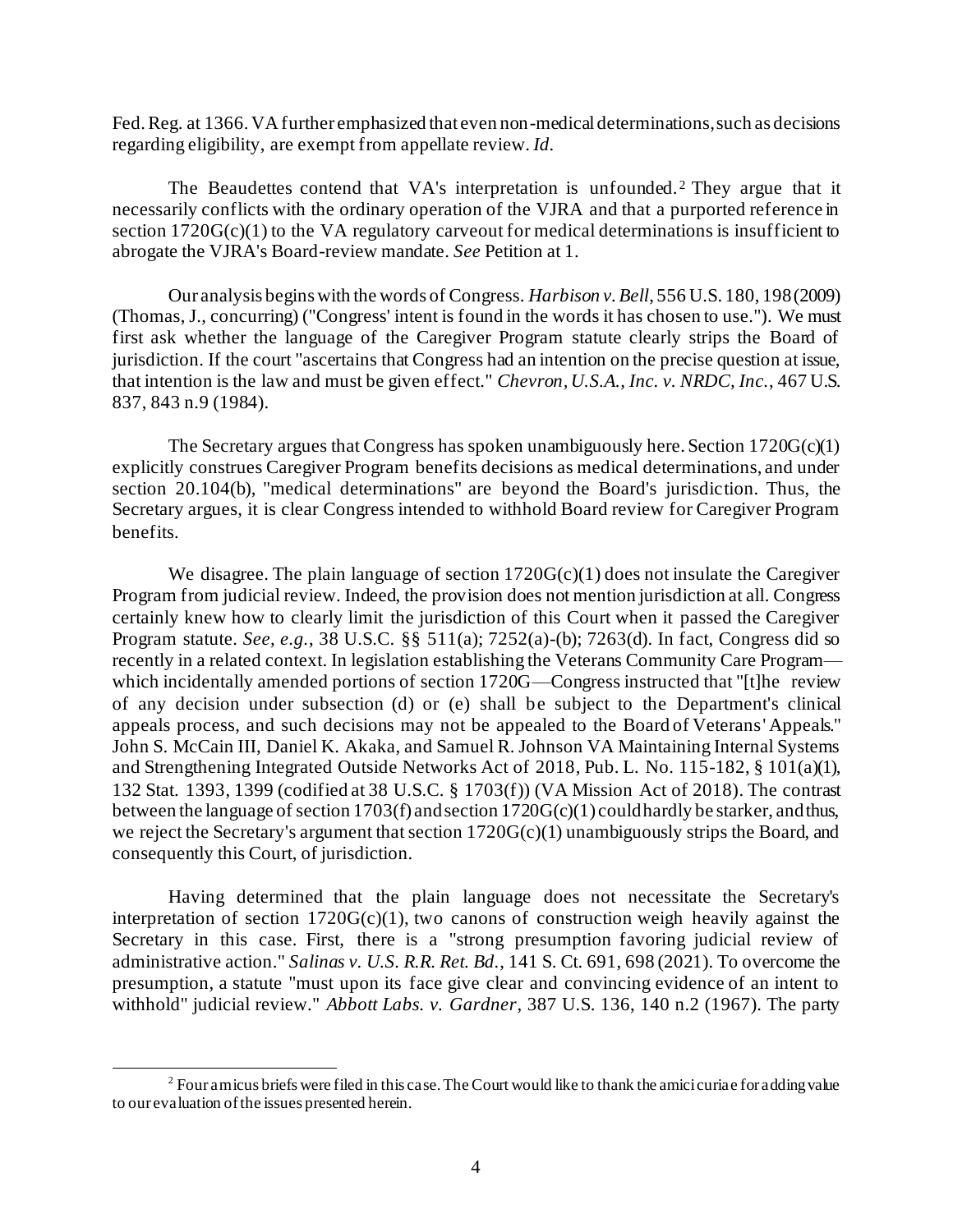seeking to rebut the presumption "bears a heavy burden of showing that the statute's language or structure forecloses judicial review." *Salinas*, 141 S. Ct. at 698 (quotation marks omitted).

Here, the Secretary has not met his burden. The Secretary argues that Congress intended to withhold judicial review from the Caregiver Program because section  $1720G(c)(1)$  implicitly references VA's regulatory carveout for medical determinations. However, the Secretary's assertion is conclusory. Section  $1720G(c)(1)$  makes no mention of the regulatory carveout "upon its face." *Abbott Labs*, 387 U.S. at 140 n.2. An implied reference cannot constitute "clear and convincing evidence of an intent to withhold" judicial review. *Id.* 

Second, there is a "strong presumption that repeals by implication are disfavored and that Congress will specifically address preexisting law when it wishes to suspend its normal operations in a later statute." *Epic Sys. Corp. v. Lewis*, 138 S. Ct. 1612, 1624 (2018) (cleaned up). "When confronted with two Acts of Congress allegedly touching on the same topic, this Court is not at liberty to pick and choose among congressional enactments and must instead strive to give effect to both." *Id*. (quotation marks omitted). The party claiming that "one [law] displaces the other, bears the heavy burden of showing a clearly expressed congressional intention that such a result should follow. The intention must be clear and manifest." *Id*. (quotation marks omitted).

Again, the Secretary offers insufficient proof. He fails to demonstrate a clear congressional intention to displace the ordinary scope of the VJRA. Congress did not mention the VJRA in the Caregiver Program statute, nor did it define the phrase "medical determination" or indicate elsewhere what the term might mean. Ultimately, the Secretary's interpretation is one of possibility, not probability. There is no other instance we can find where Congress has, without a word of comment, wholly excluded a veterans program from judicial review. Such supposition by the Agency falls short of the "clear and manifest" intention required by *Epic*, 138 S. Ct. at 1624. It is well settled that Congress "does not alter the fundamental details of a regulatory scheme in vague terms or ancillary provisions—it does not, one might say, hide elephants in mouseholes." *Whitman v. Am. Trucking Ass'ns., Inc.*, 531 U.S. 457, 468 (2001).

Resisting this reasoning, the Secretary points to two other interpretive canons to support his position. First, Congress is presumed to know of existing laws and regulations when it enacts new legislation. *Cal. Indus. Prods., Inc. v. United States*, 436 F.3d 1341, 1354 (Fed. Cir. 2006). The Court can presume Congress understood the nonreviewable nature of medical determinations when it passed the Caregiver Program statute. Thus, the Secretary argues, it is reasonable to assume Congress intended the phrase "medical determination" to limit Board review.

However, this presumption cuts both ways. Congress is also presumed to know that the VJRA, passed in 1988, grants Board review of all decisions "affect[ing] the provision of benefits by the Secretary." 38 U.S.C. § 7104(a). As noted above, the Secretary readily concedes that Caregiver Program benefits are "benefits" within the scope of the VJRA. Congress also "knows to speak in plain terms when it wishes to circumscribe, and in capacious terms when it wishes to enlarge." *City of Arlington, v. FCC*, 569 U.S. 290, 296 (2013). Therefore, we can presume that if Congress desired to curtail Board review under the VJRA, Congress would have done so in plain terms and not by obliquely referencing a discrete agency regulation.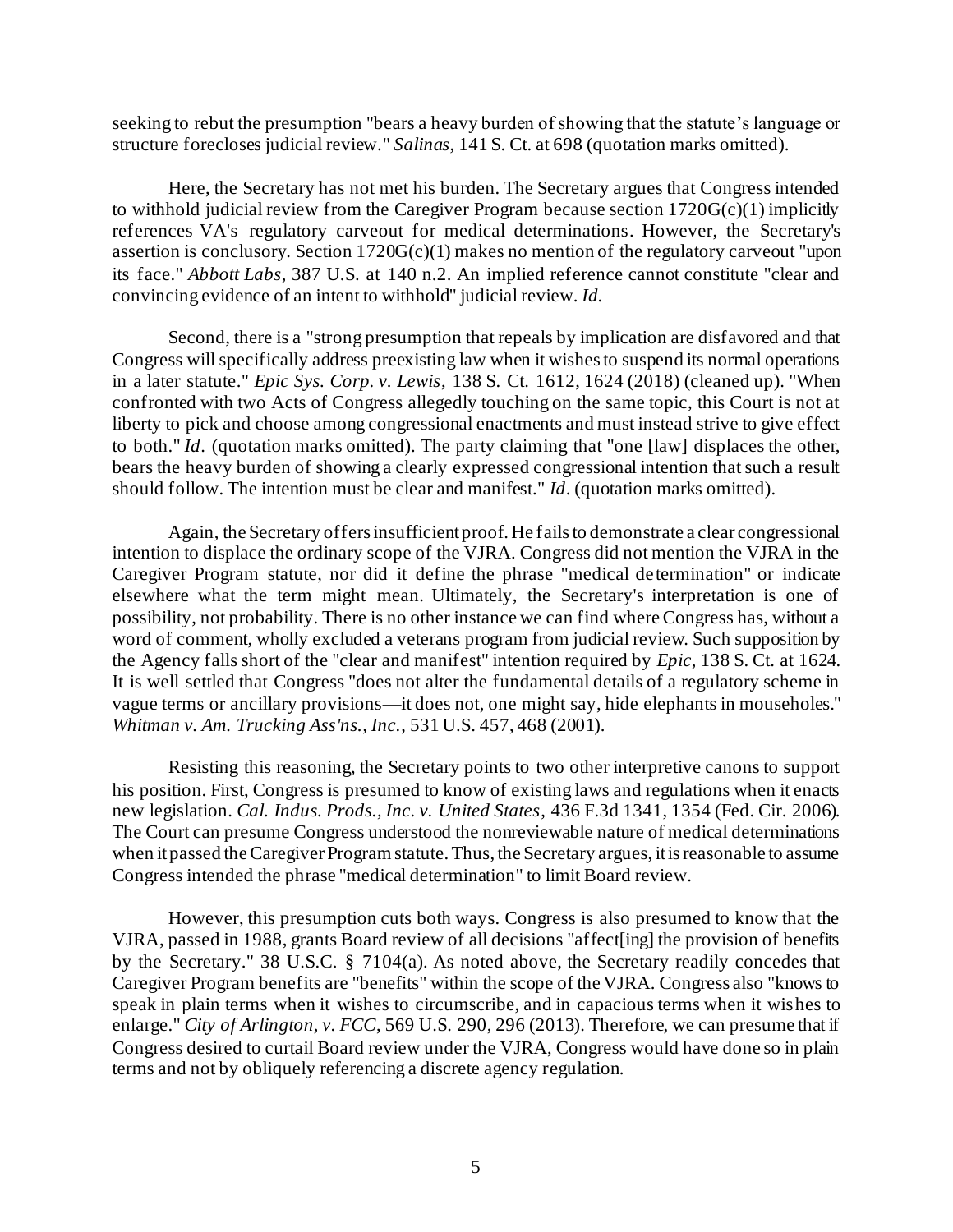The Secretary argues that Congress silently ratified VA's construction of section  $1720G(c)(1)$ . Congress is presumed to assent to an agency's longstanding statutory construction when it reenacts a statute that fails to undo that interpretation. *See Lorillard v. Pons*, 434 U.S. 575, 580 (1978). Congress amended the Caregiver Program by passing the VA Mission Act of 2018, Pub. L. No. 115-182. The amendment did not alter the language of section 1720G(c)(1) or disavow VA's construction of it and thus the Secretary argues that Congress silently ratified VA's interpretation.

However, courts have construed the presumption of acquiescence narrowly where Congress "has made only isolated amendments" to a statute. *Alexander v. Sandoval*, 532 U.S. 275, 292-93 (2001). "The canon of ratification [and the presumption under *Lorillard* have] little probative value where . . . what is re-enacted is a different subsection of the statute." *Shalom Pentecostal Church v. Acting Sec'y U.S. DHS*, 783 F.3d 156, 167 (3d Cir. 2015). Here, Congress did not reenact, amend, or comment on section  $1720G(c)(1)$ .

The presumption of acquiescence also lacks teeth absent widespread congressional awareness of the interpretation at issue. *See Schism v. United States*, 316 F.3d 1259, 1294 (Fed. Cir. 2002) (en banc). "Extensive hearings, repeated efforts at legislative correction, and public controversy may be indicia of Congress's attention to the subject." *Butterbaugh v. DOJ*, 336 F.3d 1332, 1342 (Fed. Cir. 2003). Here, the record does not indicate that Congress had widespread awareness of VA's Board-review prohibition. The Secretary cites a single written statement submitted to the House Subcommittee on Health in 2011, which notified the Subcommittee that Caregiver Program benefits decisions may not be appealed to the Board. *See* Response at 6-7. However, the parties debate this. Petitioners contend that members of the Subcommittee may have read the statement to allow Board review *after* initial review by the VHA appeals process. *See*  Petitioner's Reply at 10. Petitioners point out that VA did not officially articulate its interpretation of section 1720G(c)(1), at 80 Fed. Reg. at 1366, until approximately four years later. But even if the written testimony clearly foreclosed Board review, as the Secretary contends, it was submitted to the Subcommittee six years before Congress passed the VA Mission Act that made isolated amendments to section 1720G (but not to  $(c)(1)$ ). Moreover, the statement did not enter the broader legislative history of the VA Mission Act. Thus, we find the single written statement is insufficient to invoke a presumption of "general congressional awareness." *See Schism*, 316 F.3d at 1294.

Of course, the previous analysis, in rejecting the Secretary's interpretation, does not tell us what section 1720G(c)(1) actually means. The Beaudettes argue that Congress may have intended the "medical determination" provision to refer to a procedural safeguard first articulated in *Colvin v. Derwinski*, 1 Vet.App. 171, 175 (1991), which holds that "[t]he Board cannot make a medical determination based on its own opinion." *Johnson v. Derwinski*, 3 Vet.App. 16, 18 (1991); *see also Kahana v. Shinseki*, 24 Vet.App. 428, 435 (2011) ("[W]hen a Board inference results in a 'medical determination' the basis for that inference must be independent and it must be cited.") However, the Secretary demurs, noting that *Colvin* itself never uses the phrase "medical determination."

With that said, we do not have to settle on a definitive reading of section  $1720G(c)(1)$  for purposes of this appeal. For now, it is sufficient to say that Congress mandated judicial review of benefits decisions within the scope of the VJRA and has not clearly acted, as the law requires, to abrogate that express intent. Of the potentially correct readings of section  $1720G(c)(1)$ , the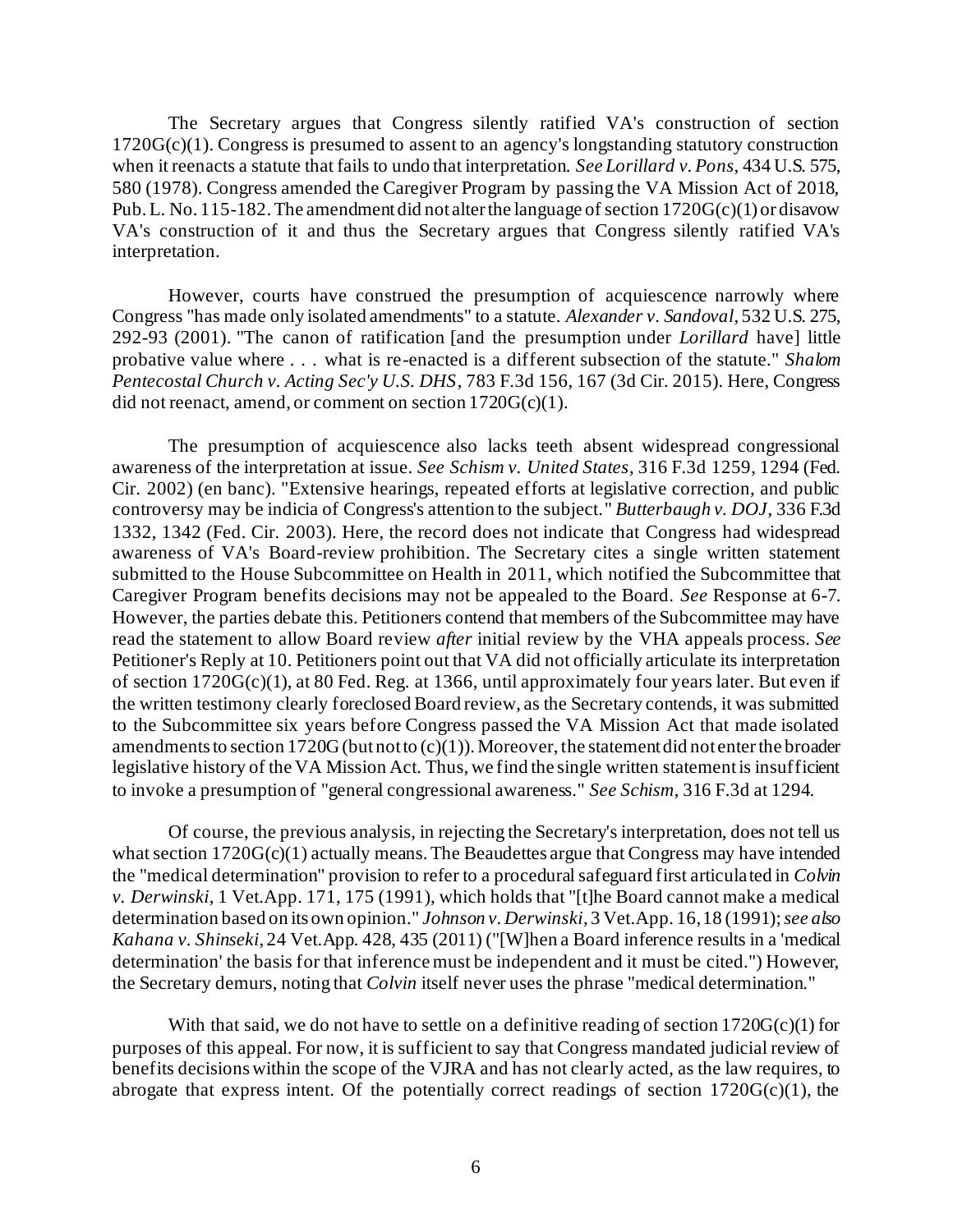Secretary's is not one. It would take the extraordinary step of limiting the regular operation of the VJRA and foreclosing judicial review despite the absence of a clearly expressed congressional intent to do so. We can say with confidence that VA's interpretation does not meet the high standard for wholly stripping the Board, and thus this Court, of jurisdiction over Caregiver Pro gram determinations.

We conclude that Congress has spoken unambiguously in mandating Board review of all decisions "under a law that affects the provision of benefits by the Secretary." 38 U.S.C. § 7104(a). VA's interpretation of section  $1720G(c)(1)$  is invalid to the extent it limits the ordinary scope and operation of the VJRA. The Beaudettes have established an indisputable right to Board review, the lack of an adequate administrative means of securing that right, and the propriety of extraordinary relief in these circumstances. Accordingly, a writ of mandamus shall issue.

## B. Class Action

Having determined that VA wrongfully denied claimants the right to seek Board review of Caregiver Program determinations, the Court must determine the appropriate relief. Petitioners ask us to certify a class of individuals who (1) received an adverse decision under the Caregiver Program, (2) exhausted available review under the VHA, and (3) have not been afforded the right to appeal to the Board. Class Motion at 1. Notably, while petitioners sought appeal to the Board (and to date have received no response), they ask us to certify a class of people who have not sought Board review. In this respect, the Court discerns no failure to exhaust administrative remedies because any attempt by the proposed class members to obtain Board review "would amount to a useless act" and be "futile." *Wolfe v. Wilkie*, 32 Vet.App. 1, 39 (2019). The Secretary has stated that Caregiver Program benefits decisions are not reviewable by the Board, *see* 80 Fed. Reg. at 1366, and of course, the Board cannot disobey the Secretary's instructions. § 7104(c).

The Court has set forth the prerequisites for seeking class certification in Rule 23 of our Rules of Practice and Procedure.<sup>3</sup> These are first, that the class is so numerous that consolidating individual actions in the Court is impracticable; second, that there are questions of law or fact common to the class; third, that the legal issue or issues being raised by the representative parties on the merits are typical of the legal issues that could be raised by the class; fourth, that the representative parties will fairly and adequately protect the interests of the class; and, fifth, that the Secretary or one (or more) official, agent, or employee of the Department of Veterans Affairs has acted or failed to act on grounds that apply generally to the class, so that final injunctive or other relief is appropriate respecting the class as a whole. U.S. VET. APP. R*.* 23(a). Further, the Court considers whether class-wide relief is "superior" insofar as it better serves the interests of justice than a precedential decision. U.S. VET. APP.R. 22(a)(3).

The Secretary does not dispute that the numerosity, commonality, and adequacy of representation factors are met in this case. Nor does the Secretary dispute that this action alleges that the Secretary has acted or failed to act on grounds that apply generally to the proposed class. After reviewing the record and the parties' briefs, we conclude that these four factors are satisfied.

<sup>&</sup>lt;sup>3</sup> The Court promulgated Rule 23 and its companion, Rule 22, shortly after the Beaudette's filed their motion for class certification. In re: Rules of Practice and Procedure, U.S. VET. APP. MISC. ORDER 12-20 (Nov. 10, 2020). Nevertheless, their motion and the Secretary's response fully address the requirements set forth in Rule 23(a).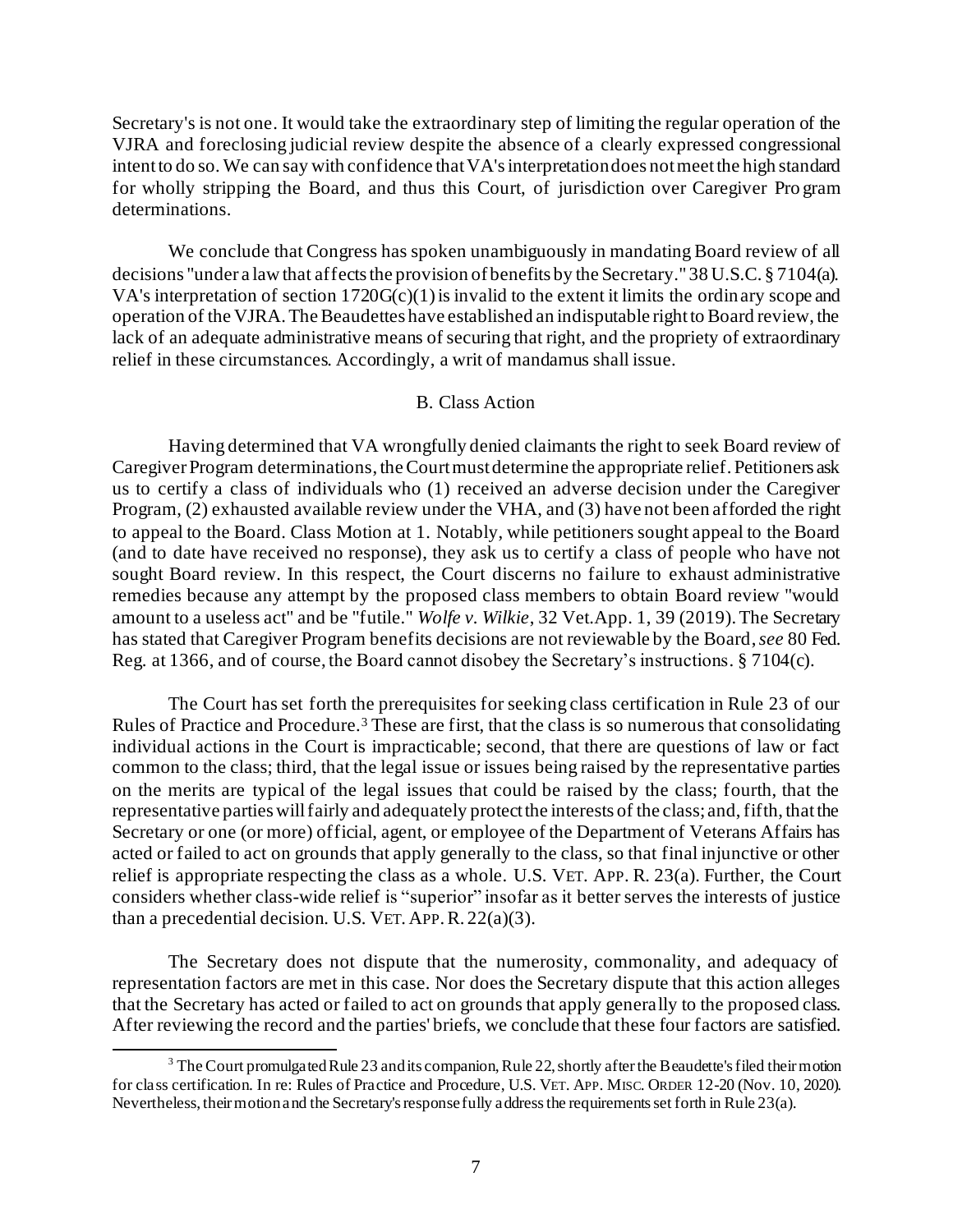First, the proposed class is likely to be far larger than 40 members. *See Skaar v. Wilkie,* 32 Vet.App. 156, 191 (2019) (en banc) ("[C]ourts generally find that the numerosity factor is satisfied if the class comprises 40 or more members."). Second, whether the Secretary's Board-review prohibition is contrary to 38 U.S.C.  $\S$   $\frac{8}{3}$  7104(a) and 511(a) is a legal question that is common to all members of the proposed class because it is "capable of class-wide resolution" and its resolution is "central to the validity of each one of the claims." *Id.* at 192. Third, the representative parties will adequately protect the interests of the proposed class because petitioners have an interest in vigorously pursuing the position that Caregiver Program claimants are entitled to Board review and petitioners have no antagonistic interests to other class members. *See Wolfe*, 32 Vet.App. at 30. Fourth, the relief that the petitioners request in this case—an injunction requiring the Secretary to permit Board review of Caregiver benefits decisions—"affect[s] the entire class at once" and thus, is the exact kind of relief contemplated by Rule 23(a)(5). *See Godsey v. Wilkie*, 31 Vet.App. 207, 223 (2019).

The Secretary does, however, contest the typicality factor. He points out that Rule  $23(a)(3)$ contains the phrase "on the merits" and that this modifier is not present in the class certification standard of the Federal Rules of Civil Procedure, which the Court applied before it adopted its own class action rules. *See* FED. R. CIV. P. 23. The Secretary argues that the phrase "on the merits" should be interpreted as requiring typicality with respect to the underlying benefits claims. The factor is not met, he argues, because petitioners do not allege agency error in common when VA decided the merits of their initial claims.

We disagree. Almost all cases before this Court center on legal challenges that are, in some sense, collateral to an underlying claim for benefits. This is the nature of appellate law. Yet, the Secretary's interpretation of Rule 23 would all but preclude class certification whenever agency error happens to go beyond an initial benefits decision. To the contrary, we conclude that the typicality factor applies to the merits of *this petition*. For purposes of Rule 23, an issue is raised "on the merits" when it is the focus of the parties' briefs and is addressed by the Court in its final decision. *See* BLACK'S LAW DICTIONARY (11th ed. 2019) (defining "on the merits" as of a judgment "delivered after the court has heard and evaluated the evidence and the parties' substantive arguments"); *see also* FED.R. APP. P. 31(a)(2) (explaining that U.S. circuit courts decide cases "on the merits" after the parties file briefs); SUP. CT. R. 24 (referring to principal briefs submitted to the Supreme Court as "briefs on the merits"). Here, the main substantive issue raised by Petitioners on appeal, disputed by the parties in their briefs, and decided by the Court in its final decision, is whether Board review is available for the Caregiver Program. Accordingly, that issue is typical of all past claimants who were not permitted Board review.

Next, the Court considers whether class certification is superior to a precedential decision. U.S. VET. APP. R. 22(a)(3). Factors to consider, include but are not limited to whether: (i) "the challenge is collateral to a claim for benefits; (ii) litigation of the challenge involves compiling a complex factual record; (iii) the appellate record is sufficiently developed to permit judicial review of the challenged conduct; and (iv) the putative class has alleged sufficient facts suggesting a need for remedial enforcement." *Skaar*, 32 Vet.App. at 191. "No one of these factors is more or less important than the others, rather the Court must engage in a case-by-case balancing to determine whether class certification is appropriate." *Id.*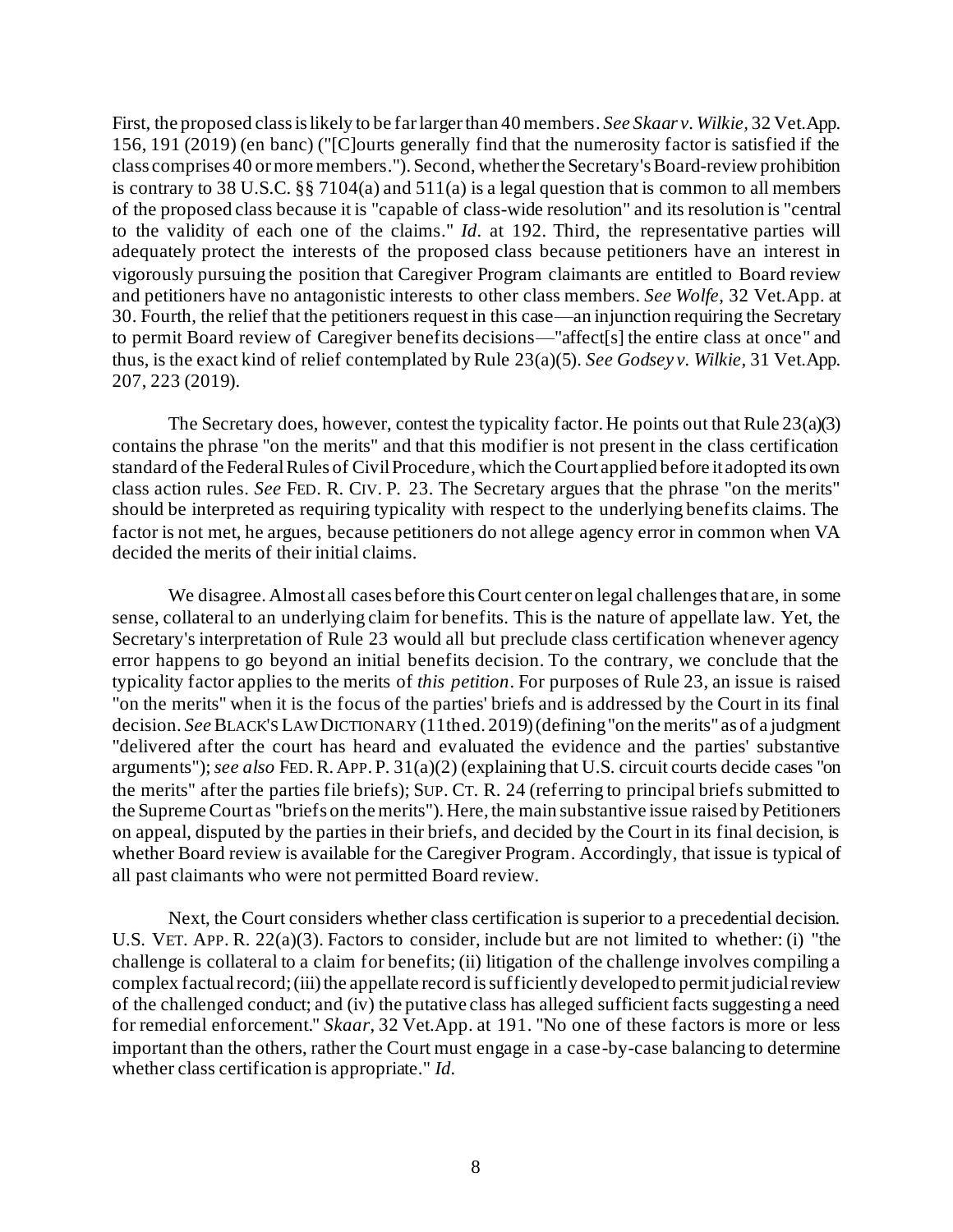As for the second factor, this case presents a question of statutory interpretation and so a complex factual record is of limited use here. Petitioners point out that the record includes the legislative and regulatory history of the Caregiver Program and exhibits documenting VA's history of arbitrarily revoking Caregiver benefits, but this evidence, while appreciated, did not factor decisively into our analysis.

Nevertheless, the remaining factors support class certification. Petitioners' challenge is collateral to a claim for benefits. Petitioners only seek the *right* to appeal their case to the Board. Further, the record is sufficiently complete for adjudication. Petitioners have included an appendix of relevant documents that adequately addresses the legal and factual issues presented here. Finally, regarding the fourth factor, we find that there are unique circumstances in this case warranting class-wide relief "through an orderly and consistent process amenable to judicial supervision." *Id.* at 199. It is essential that Caregiver Program claims be resolved as efficiently as possible, considering that members of the proposed class have necessarily suffered a "serious injury... in the line of duty."  $\S 1720G(a)(2)(B)$ .

Most importantly, we conclude that a precedential decision would not effectively inform past program claimants of their appellate rights or ensure that VA honored them. Without centralized relief, individual program participants, who long ago exhausted the VHA appeals process and were prevented from seeking Board review, would be left to discover this opinion through extraordinary diligence or by chance. Indeed, were the Court to deny class certification, the Secretary notably—and with admirable candor—admitted he cannot guarantee VA will find *and* inform each past claimant of the right to appeal previous benefits decisions to the Board. Oral Argument at 49:12*.* The situation here fundamentally differs from *Skaar*. There, past claimants failed to exercise their appellate rights to appeal to this Court. 32 Vet.App. at 187-89. Whereas here, VA affirmatively prevented Caregiver Program claimants from exercising their appellate rights at all. VA erred in setting up this adjudicative blockade, and it bears some responsibility in advising claimants that it has been lifted. A precedential decision cannot guarantee that sort of remedial action, since it would bind VA only in pending or future claims. *Id.* at 198. Thus, the Court concludes that the Beaudettes have established by a preponderance of the evidence that class action is a superior method of resolving this controversy, thereby overcoming the presumption that a precedential decision is adequate.

Thus, we find that class-wide relief is the superior remedy. Petitioners have satisfied each of the prerequisites for class certification under Rule 22 and 23 and so we certify the class.

Additionally, the Court must appoint class counsel, unless a statute provides otherwise. U.S. VET. APP. R. 23(f)(1). In appointing class counsel, the Court must consider: (i) the work counsel has done in identifying or investigating potential claims in the action; (ii) counsel's experience in handling class actions, other complex litigation, and the types of claims asserted in the action; (iii) counsel's knowledge of the applicable law; and (iv) the resources that counsel will commit to representing the class. *Id*. Here, counsel for petitioners—Andy LeGolvan of Paul Hastings LLP, and Amanda Pertusati of Public Counsel—have the motivation, experience, knowledge, and resources necessary to adequately represent the interests of the proposed class. Accordingly, the Court appoints Mr. LeGolvan and Ms. Pertusati as class counsel.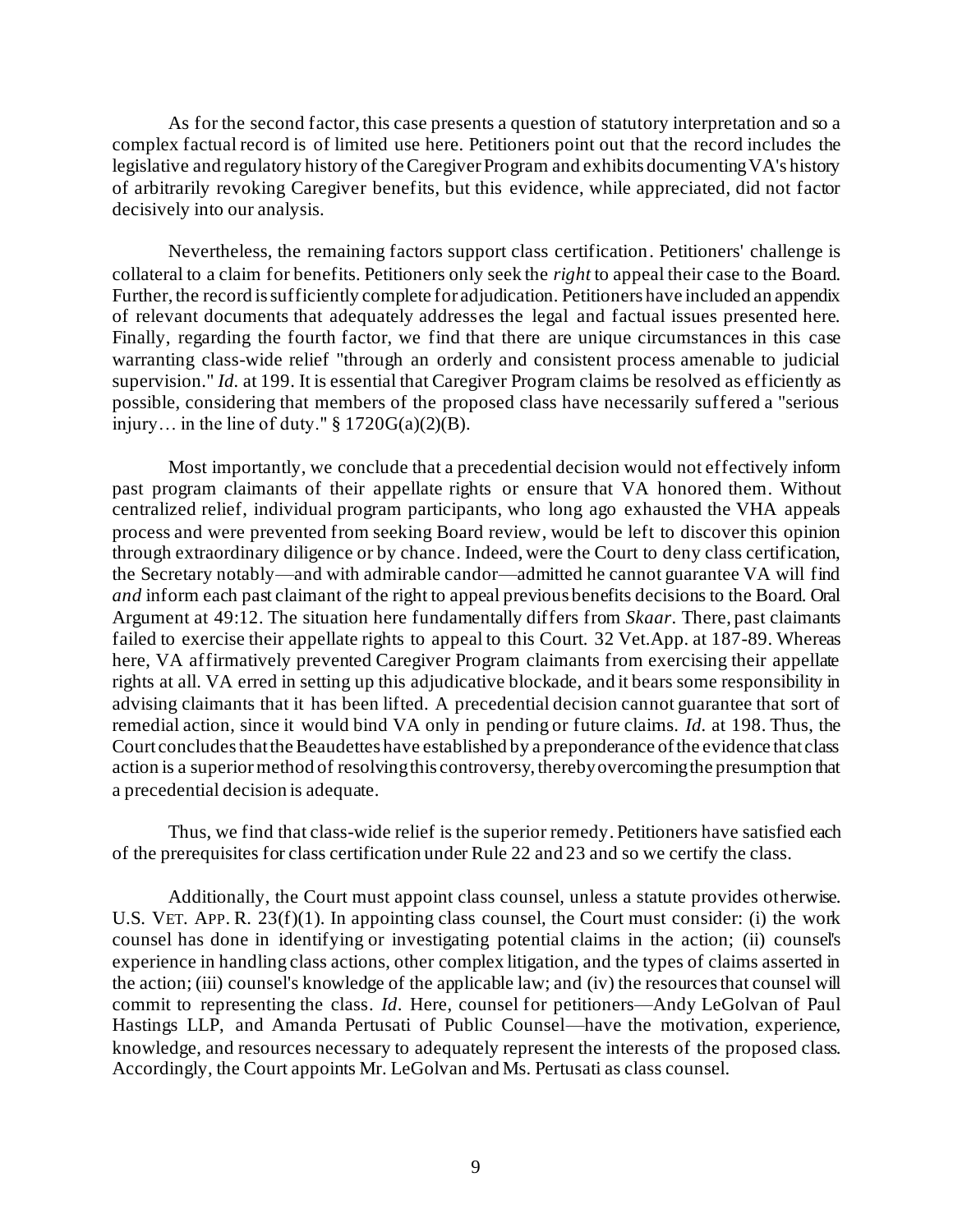Last, the Court must determine whether class notice is appropriate under the circumstances. *See* U.S. VET. APP.R. 23(c)(2) (emphasizing that the Court has the discretion to decide whether to direct notice to the class). Notice is appropriate to correct an incorrect statement of law. *See Wolfe v. Wilkie*, 32 Vet.App. 1, 40-41 (2019). Here, petitioners point out that VA has had a widespread practice of informing veterans, by mail, that Caregiver Program benefits decisions may not be appealed to the Board. Thus, we conclude that the Secretary should send members of the proposed class an updated benefits decision notice that, under 38 U.S.C. § 5104(a), "shall include an explanation of the procedure for obtaining review of the decision."

# **III. CONCLUSION**

Upon consideration of the foregoing, it is

ORDERED that the Beaudette Class is certified as defined here: "All claimants who received an adverse benefits decision under the Caregiver Program, exhausted the administrative review process within the VHA, and have not been afforded the right to appeal to the Board of Veterans' Appeals." It is further

ORDERED that Andy LeGolvan, Esq., of Paul Hastings LLP, and Amanda Pertusati, Esq., of Public Counsel, are appointed as class counsel. It is further

ORDERED that the Secretary allow Board review of petitioners' claim. It is further

ORDERED the Secretary is enjoined from denying Board review of future benefits decisions under the Caregiver Program. It is further

ORDERED that within 45 days of the date of this order the parties jointly prepare and submit to the Court for approval a plan to provide notice to members of the proposed class of (1) their right to appeal Caregiver benefits decisions to the Board and (2) the procedure for obta ining Board review of the decision.

DATED: April 19, 2021

FALVEY, *Judge*, dissenting: I respectfully dissent. I would deny the petition for writ of mandamus, and the motion for class action, because Congress has excluded Caregiver Program decisions from Board jurisdiction, and consequently from our jurisdiction. The petition thus is not in aid of our prospective jurisdiction.

In 38 U.S.C. § 1720G(c)(1), Congress states that "[a] decision by the Secretary under [the Caregiver Program] affecting the furnishing of assistance or support shall be considered a medical determination." 38 U.S.C.  $\S 1720G(c)(1)$ . The Secretary persuasively argues that the term "medical determination" in subsection  $(c)(1)$  refers to the longstanding regulatory rule that medical determinations are not appealable to the Board. *See* 38 C.F.R. § 20.104(b) (2020) (stating that "medical determinations" are "beyond the Board's jurisdiction"); 38 C.F.R. § 19.3(b) (1983) (same). That rule was the law when Congress enacted section 1720G in 2010, and when it amended the statute in 2018.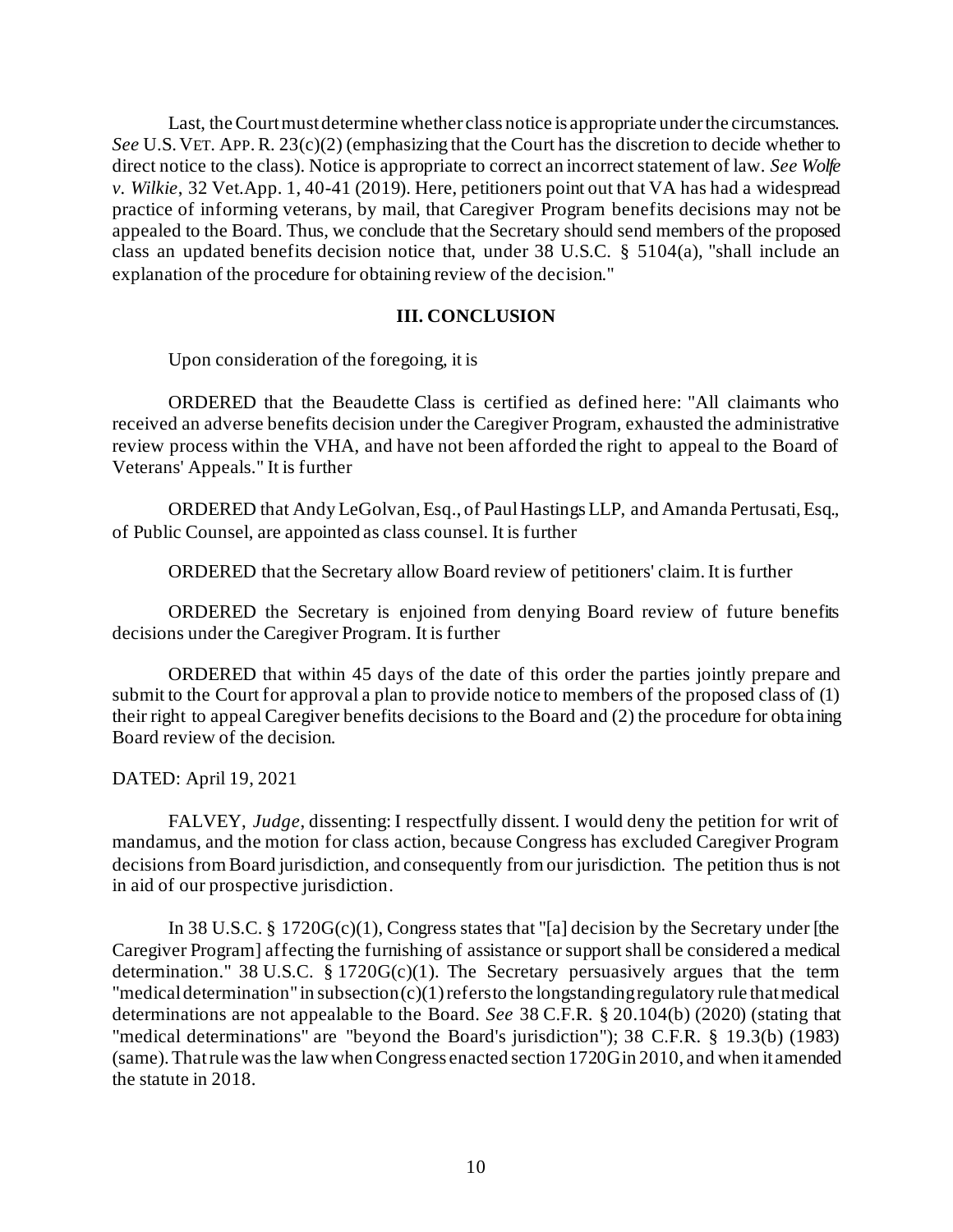We presume that Congress has legislated against the background of existing law and is aware of the meaning and effect of its words. *See Cannon v. Univ. of Chi*., 441 U.S. 677, 698-99 (1979); *Gazelle v. Shulkin*, 868 F.3d 1006, 1011 (Fed. Cir. 2017). And, here, Congress knew the meaning of the term "medical determinations" because, shortly after creating the Caregiver Program, the Secretary told Congress that "all decisions regarding eligibility for, and the provision of benefits under, the Caregiver Program will be considered medical determinations "not within the Board's jurisdiction [and] as a result, such clinical decisions may not be appealed to the Board of Veterans' Appeals." Implementation of Caregiver Assistance: Moving Forward: Hearing before the Subcommittee on Health of the U.S. House of Representatives Committee on Veterans' Affairs, Serial No. 112-23 (July 2011), page 75. Yet, armed with this knowledge, Congress took no action to amend or clarify the statute.

"It is the duty of the court to give effect, if possible, to every clause and word of a statute, avoiding, if it may be, any construction which implies that the legislature was ignorant of the meaning of the language it employed." *Montclair v. Ramsdell*, 107 U.S. 147, 152 (1883).

Neither the petitioners nor the majority presents a construction of section 1720G that interprets subsection  $(c)(1)$  in a way that makes sense with the rest of the statute. The petitioners' interpretation of section 1720G either disregards the language of subsection (c)(1) or assumes that Congress did not know the regulatory meaning of "medical determination" when enacting section 1720G. *See* 38 U.S.C. § 1720G(a)(2); 38 C.F.R. § 20.104(b).

The Secretary's construction of section 1720G is the only interpretation that gives effect to all the statute's provisions and presumes that Congress understands the implications of its words. I therefore would find, consistent with the Secretary's arguments, that Caregiver Program decisions are outside the Board's jurisdiction and thus outside ours.

In short, although Congress mandated Board review of all decisions "under a law that affects the provision of benefits by the Secretary," 38 U.S.C. § 7104(a), Congress also stripped the Board, and consequently this Court, of jurisdiction over Caregiver Program decisions. 38 U.S.C. § 1720G(c)(1). For this reason, I would deny the petition for writ of mandamus as not in aid of our prospective jurisdiction. For the same reason, I would deny the motion for class action for lack of jurisdiction.

I also would not grant the motion for class certification because, given that any determination that a regulation is invalid would be binding on VA, petitioners must explain why a precedential decision would not be adequate here to overcome the presumption against certifying a class. *See Skaar v. Wilkie*, 32 Vet.App. 156, 196 (2019) (en banc order); U.S. VET. APP. R. 22(a)(3). Overcoming that presumption requires a "showing by a preponderance of the evidence that a class action is 'superior to other available methods for fairly and efficiently adjudicating the controversy.'" *Skaar*, 32 Vet.App. at 196 (quoting FED.R.CIV. P. 23(b)(3)); *see* U.S. VET. APP. R. 22(a)(3) (requiring parties to "explain the reasons why a decision granting relief on a class action basis would serve the interests of justice to a greater degree than would a precedential decision granting relief on a non-class action basis").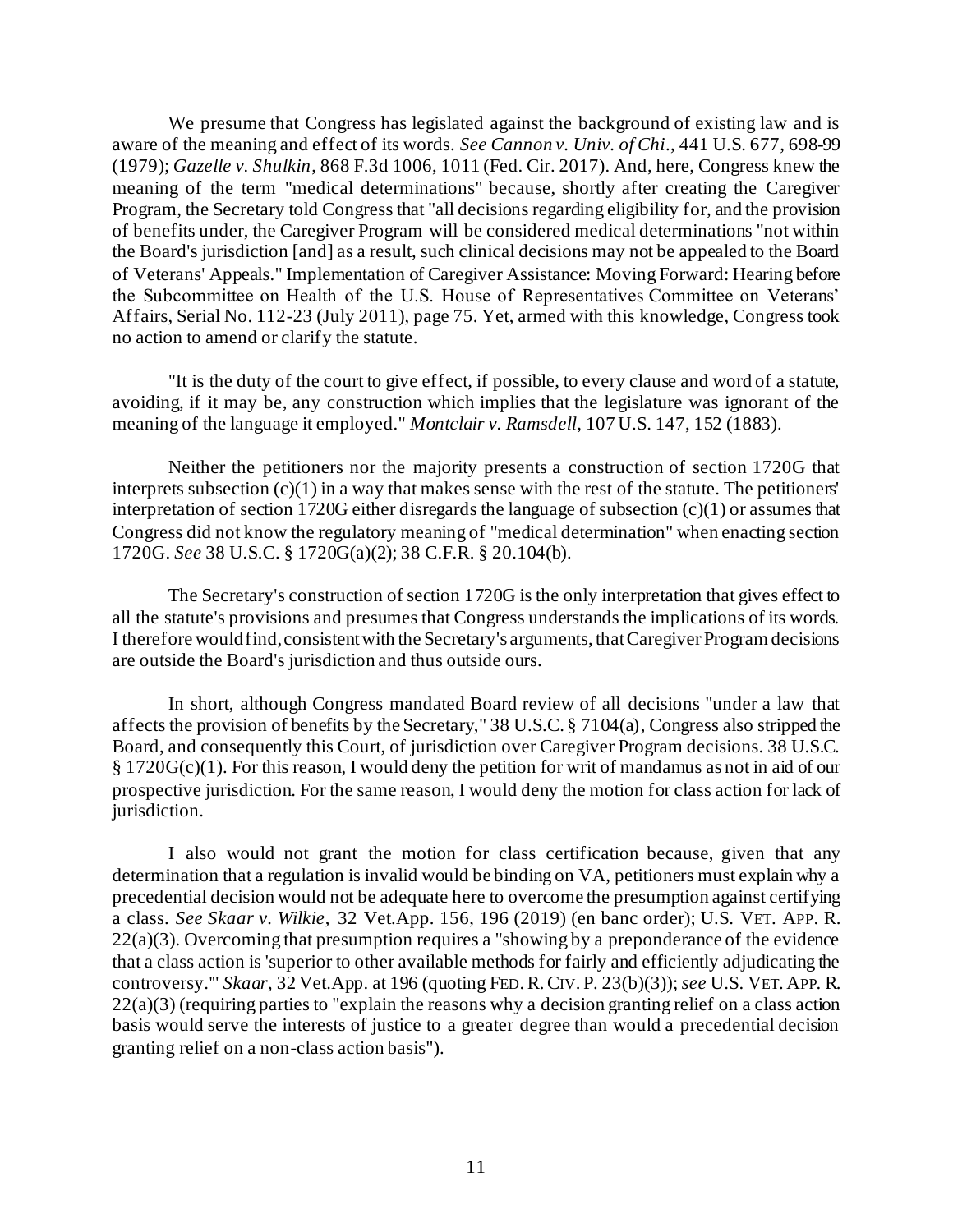In *Skaar*, the Court enumerated four nonexhaustive factors for the Court to consider on a case-by-case basis when determining whether the presumption has been rebutted:

[W]hether (i) the challenge is collateral to a claim for benefits; (ii) litigation of the challenge involves compiling a complex factual record; (iii) the appellate record is sufficiently developed to permit judicial review of the challenged conduct; and (iv) the putative class has alleged sufficient facts suggesting a need for remedial enforcement.

### 32 Vet.App. at 197.

Although no factor holds more weight than another, the Court will, "as appropriate," "engage in a case-by-case balancing" to determine whether "a claimant has rebutted the presumption against aggregate action." *Id*.

Here, I would find that the petitioners have failed their burden of proving the superiority of a class action. Even if petitioners meet the first three enumerated factors, the fourth factor weighs heavily against aggregate action. The majority holds that the fourth—enforcement—favors certifying a class here because the "unique circumstances in this case" warrant class-wide relief "considering that members of the proposed class have necessarily suffered a 'serious injury . . . in the line of duty.'" *Ante* at 9. To the majority, it seems that what matters is that veterans had to suffer a serious injury in service and, if so, that means class certification. Yet all claimants in this system must have suffered an injury or disease as result of their service. Apparently, under the majority's rationale, it is only those that apply for benefits under a statute that says "serious" as worthy of a class. Or perhaps it is that the serious injury was incurred in service. Yet recently the Court considered a proposed class that included veterans with serious *in service* mental health problems and the Court found this did not warrant class treatment. *See Bowling v. McDonough*, \_\_ Vet.App. \_\_, No. 18-5263, 2021 WL 1249822 (Mar. 29, 2021) ("*Bowling/Appling*"). Exactly what "unique circumstances" justify class treatment here escapes me.

As another rationale for determining that class certification is appropriate here, the majority looks to whether a precedential decision would effectively inform past program claimants of their appellate rights. The majority notes that, if we were to deny class certification, the Secretary could not guarantee VA could "find and inform each past claimant of the right to appeal previous benefits decisions to the Board." *Id*. Yet, if VA cannot find them, certifying a class that includes them is of no consequence and does not justify certifying a class—no court order can render possible the impossible.

Finally, the certified class here includes past claimants who, unlike the petitioners, have not appealed to the Board. *Ante* at 10 (certifying a class of claimants "who received an adverse benefits decision under the Caregiver Program, exhausted the administrative review process within the VHA, and have not been afforded the right to appeal to the Board"). In *Skaar*, we held that notions of finality barred "past" or "expired" claimants, with unappealed and final Board decisions. 32 Vet.App. at 187-89; *see also Bowling/Appling*, 2021 WL 1249822 at \*5-\*6. I would not include past claimants in the proposed class here. Nor would I use them to help rebut the presumption that a precedential decision provides adequate relief. *See Bowling/Appling*, 2021 WL 1249822 at \*5.